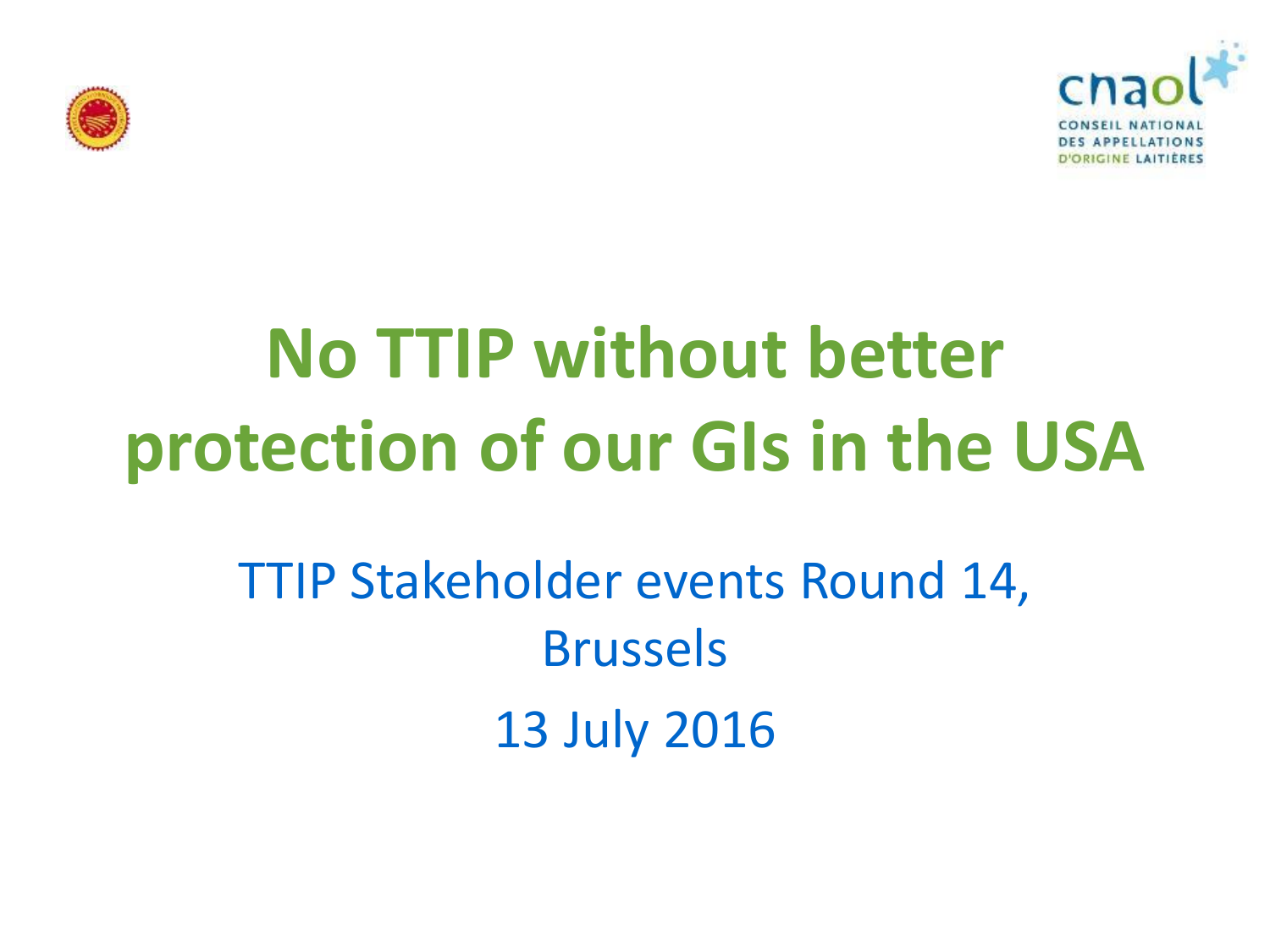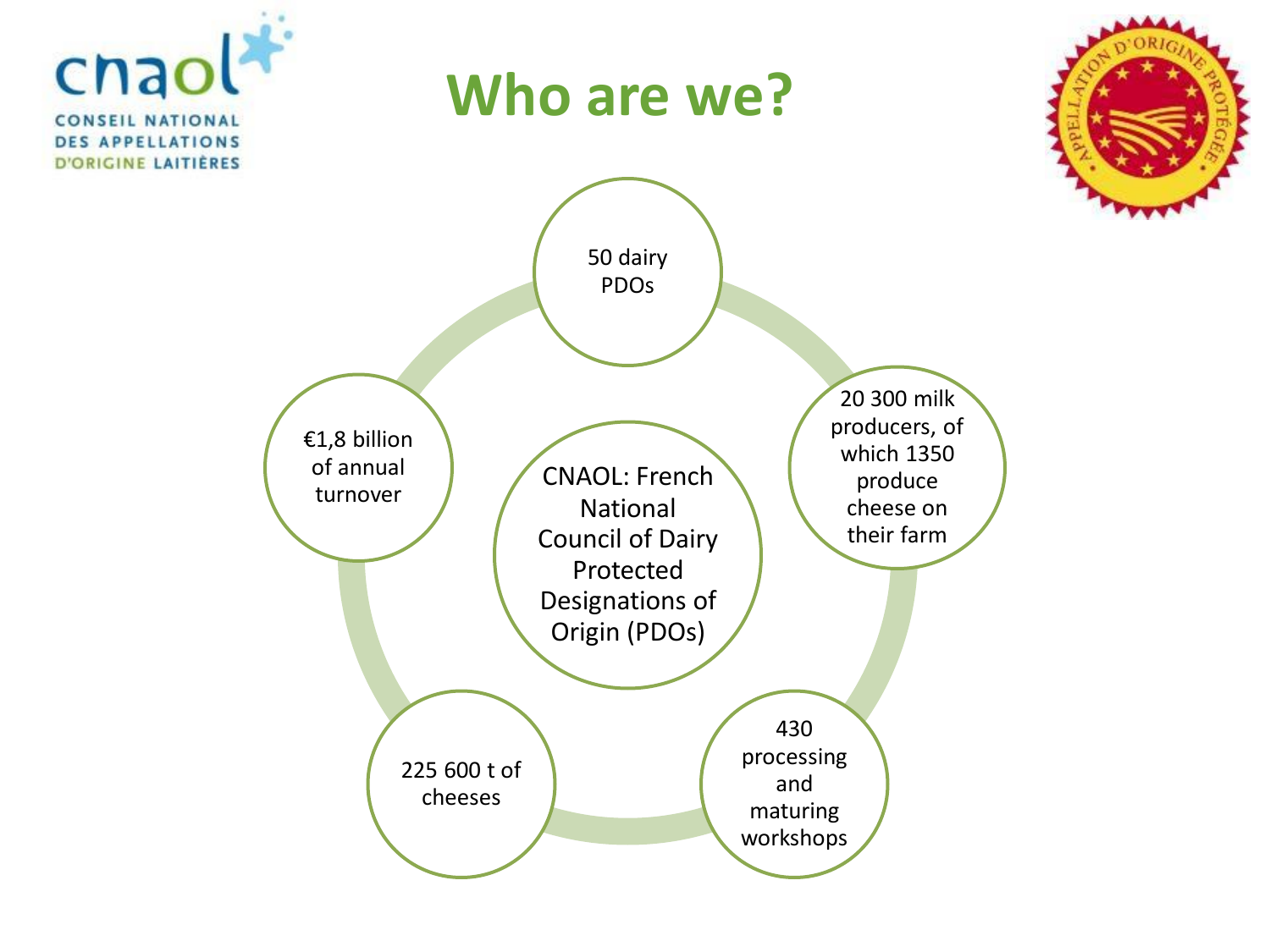

# **Which are the GI's names that we want to protect ?**



### An example: Brie de Meaux

- Produced since at least 1379
- Great reputation of Brie de Meaux associated to its origin (near Paris)
- Great quality linked to specific production process : grazing for at least 150 days per year, straw for cows to sleep on, raw milk cheese, manual process, long maturation
- Brie de Meaux protected as a GI since 1980

#### **=> We want the protection of the PDO cheese BRIE DE MEAUX**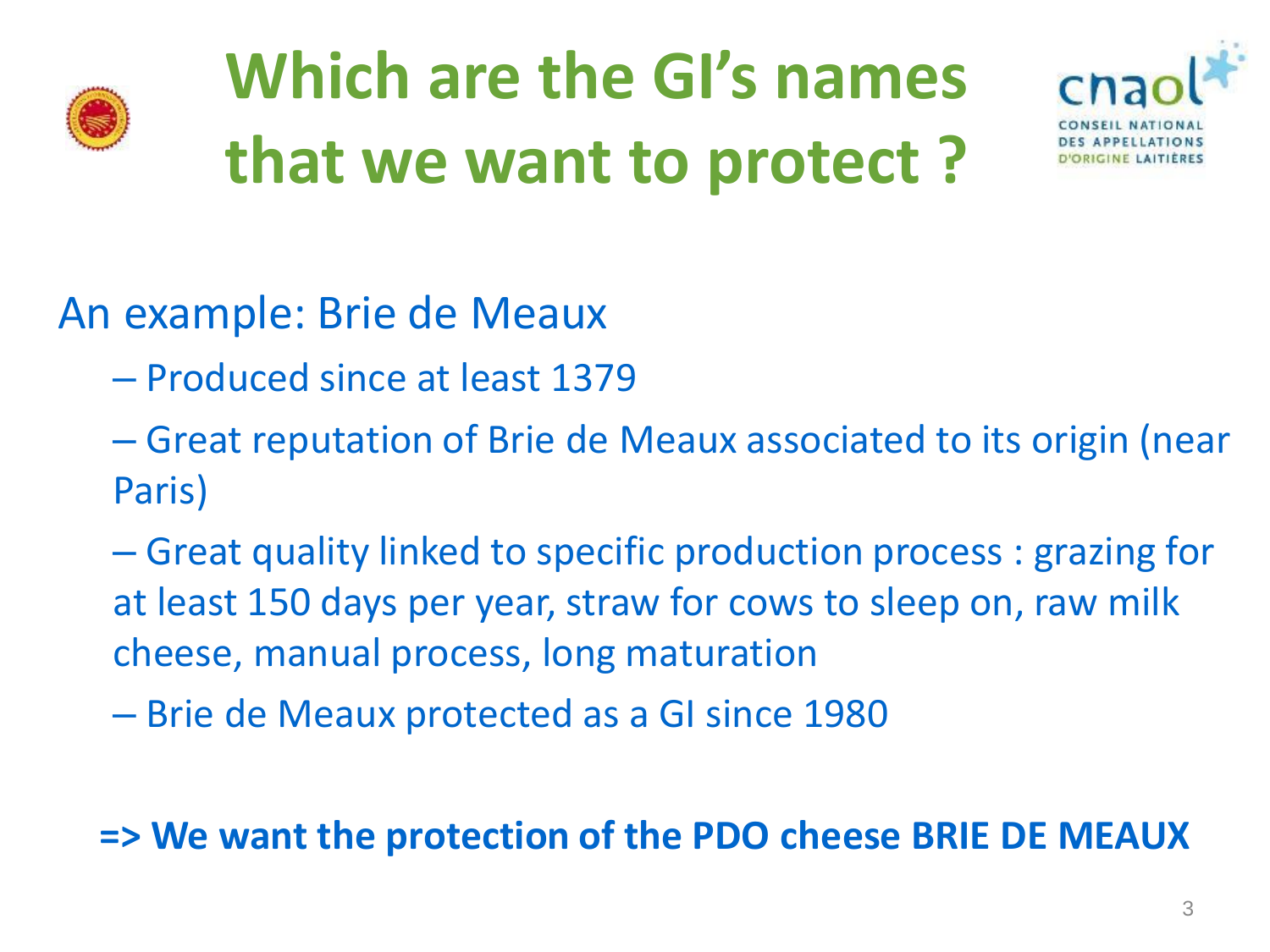





#### **A US lobby group has created a list of « names at risk » that includes**:

- *brie – Use could be at risk in certain markets Currently not restricted in EU*
- *camembert – Use could be at risk in certain markets; Currently not restricted in EU*
- *chevre – Use not currently restricted*
- *coulommiers – Use not currently restricted*
- *emmental/emmenthal – Use could be at risk in certain markets; Currently not restricted in EU*
- *saint-paulin – Use not currently restricted*

#### **In this list, they admit that the use of some names is not restricted. They are common names so why raising concerns then**?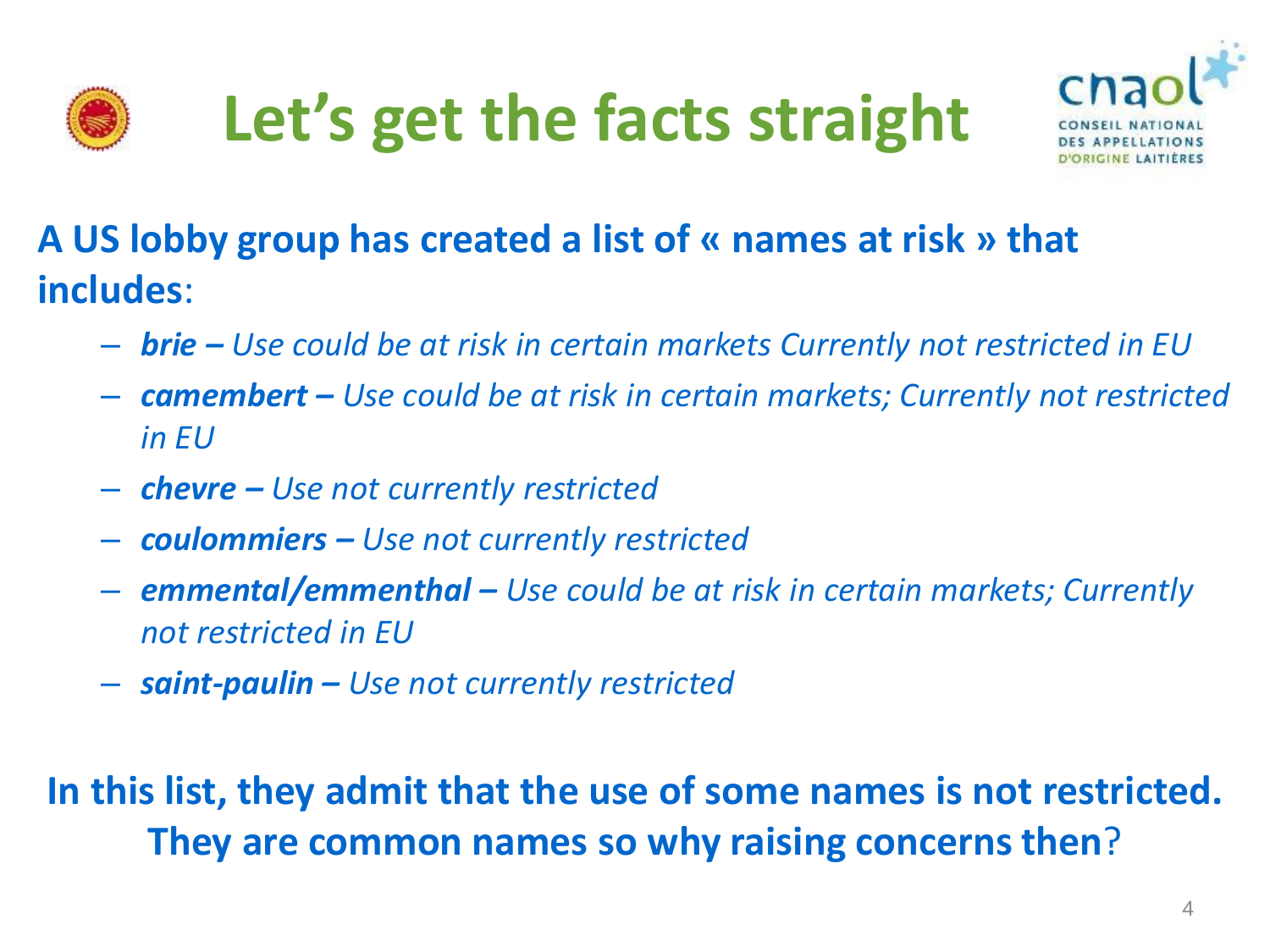

### **Let's get the facts straight**



### **95% of the European GIs names** that are on the EU list **are not controversial in the United States** and do not conflict with American existing trademarks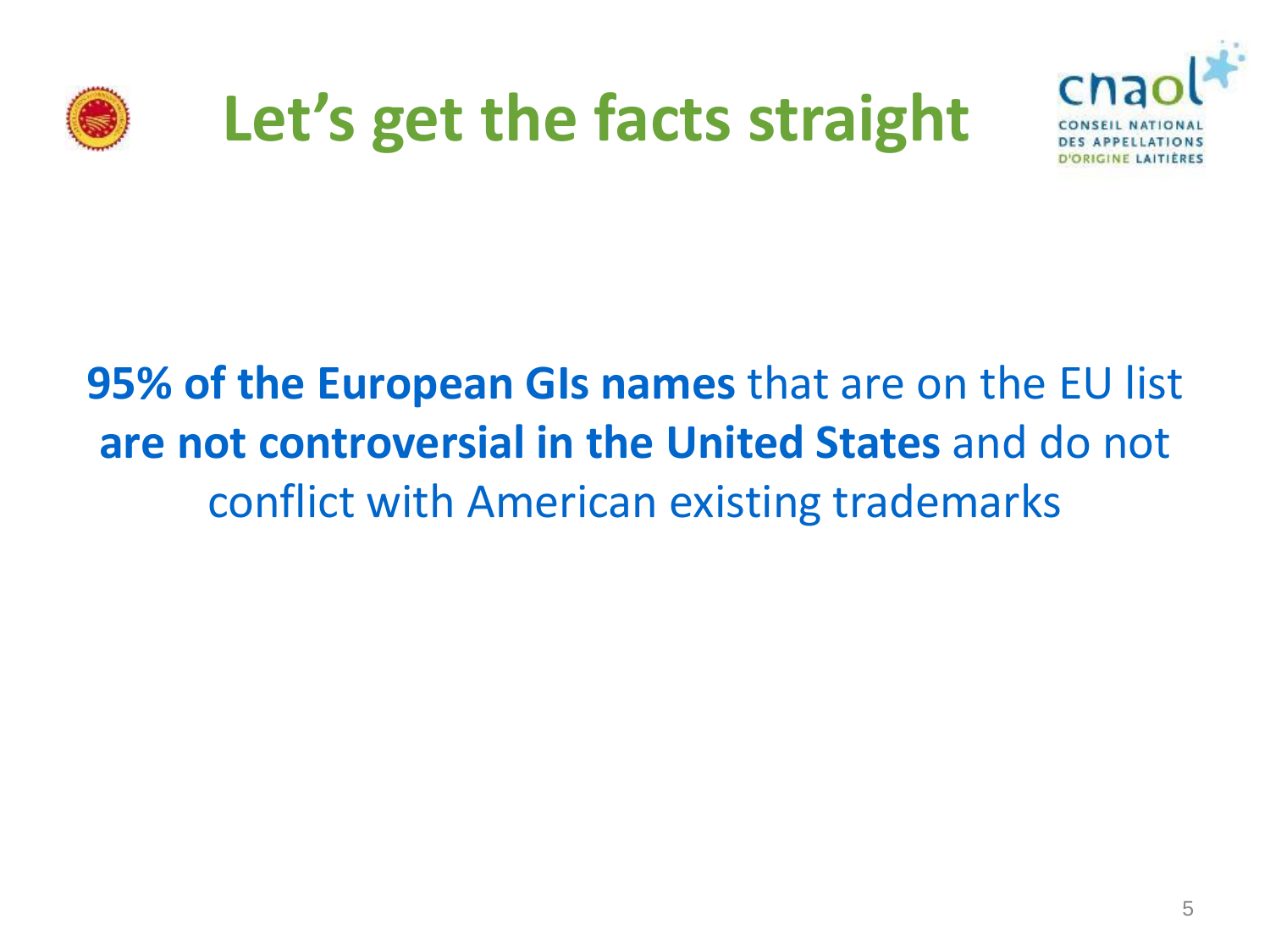

## **Benefits for US producers and consumers**



- The GIs system represents an opportunity to **promote the value and quality of local productions**
- **Many American producers are interested in better GI protection**: Kona coffee from Hawaii, Idaho potatoes, or Napa Valley wines
- It goes further than the protection of intellectual property rights, it is about **protecting American consumers against misleading advertising**